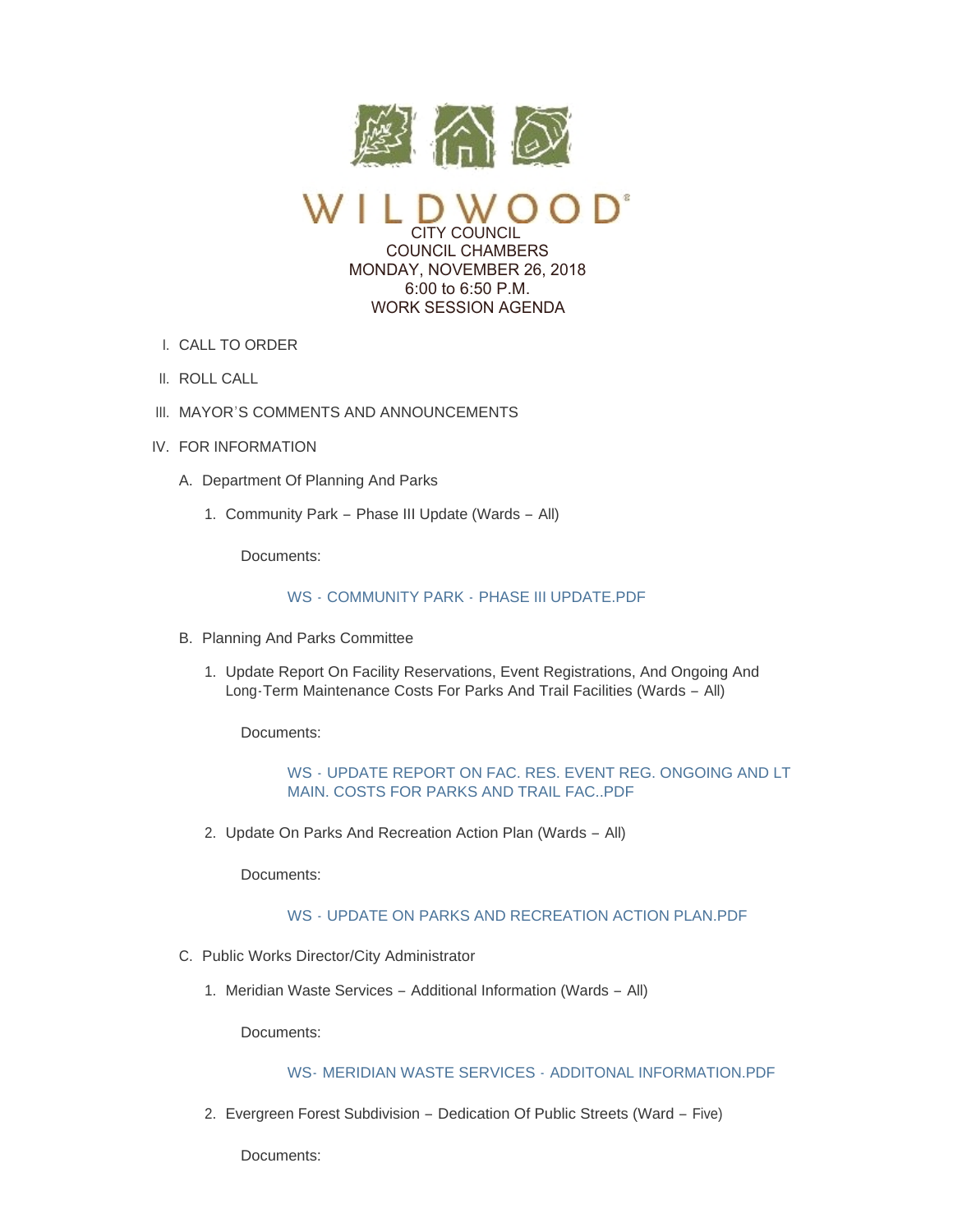### WS - [EVERGREEN FOREST SUBDIVISION DEDICATION OF PUBLIC](https://www.cityofwildwood.com/AgendaCenter/ViewFile/Item/18019?fileID=25074)  STREETS.PDF

- D. Rural Internet Access Committee
	- 1. Rural Internet Access Update (Wards All)

Documents:

### WS - [RURAL INTERNET ACCESS UPDATE.PDF](https://www.cityofwildwood.com/AgendaCenter/ViewFile/Item/18003?fileID=25066)

E. Construction Project Updates (Wards - All)

Documents:

## WS - [CONSTRUCTION PROJECT UPDATE.PDF](https://www.cityofwildwood.com/AgendaCenter/ViewFile/Item/18004?fileID=25067)

- V. FOR ACTION
	- A. Administration/Public Works Committee
		- 1. Codification Recommendation (Wards All)

Documents:

#### WS - [CODIFICATION RECOMMENDATION.PDF](https://www.cityofwildwood.com/AgendaCenter/ViewFile/Item/18007?fileID=25068)

- B. Board Of Public Safety
	- 1. Improvement Priorities For MoDOT Routes (Wards All)

Documents:

## WS - [IMPROVEMENT PRIORITIES FOR MODOT ROUTES.PDF](https://www.cityofwildwood.com/AgendaCenter/ViewFile/Item/18009?fileID=25069)

- C. City Administrator
	- 1. Approval Of The 2019 City Council Calendar (Wards All)

Documents:

#### WS - [2019 CALENDAR.PDF](https://www.cityofwildwood.com/AgendaCenter/ViewFile/Item/18011?fileID=25070)

- D. Rural Internet Access Committee
	- 1. Consultant Services Contract With Joanne Hovis, CTC Technology & Energy, For Services Relating To Solutions For Rural Internet Access For Wildwood. (Wards – All)

Documents:

### WS - [CONSULTANT SERVICES CONTRACT WITH JOANNE HOVIS -](https://www.cityofwildwood.com/AgendaCenter/ViewFile/Item/18013?fileID=25071) CTC TECHNOLOGY.PDF

E. EXECUTIVE [CLOSED] SESSION: Legal Actions, Causes Of Action, Litigation Or